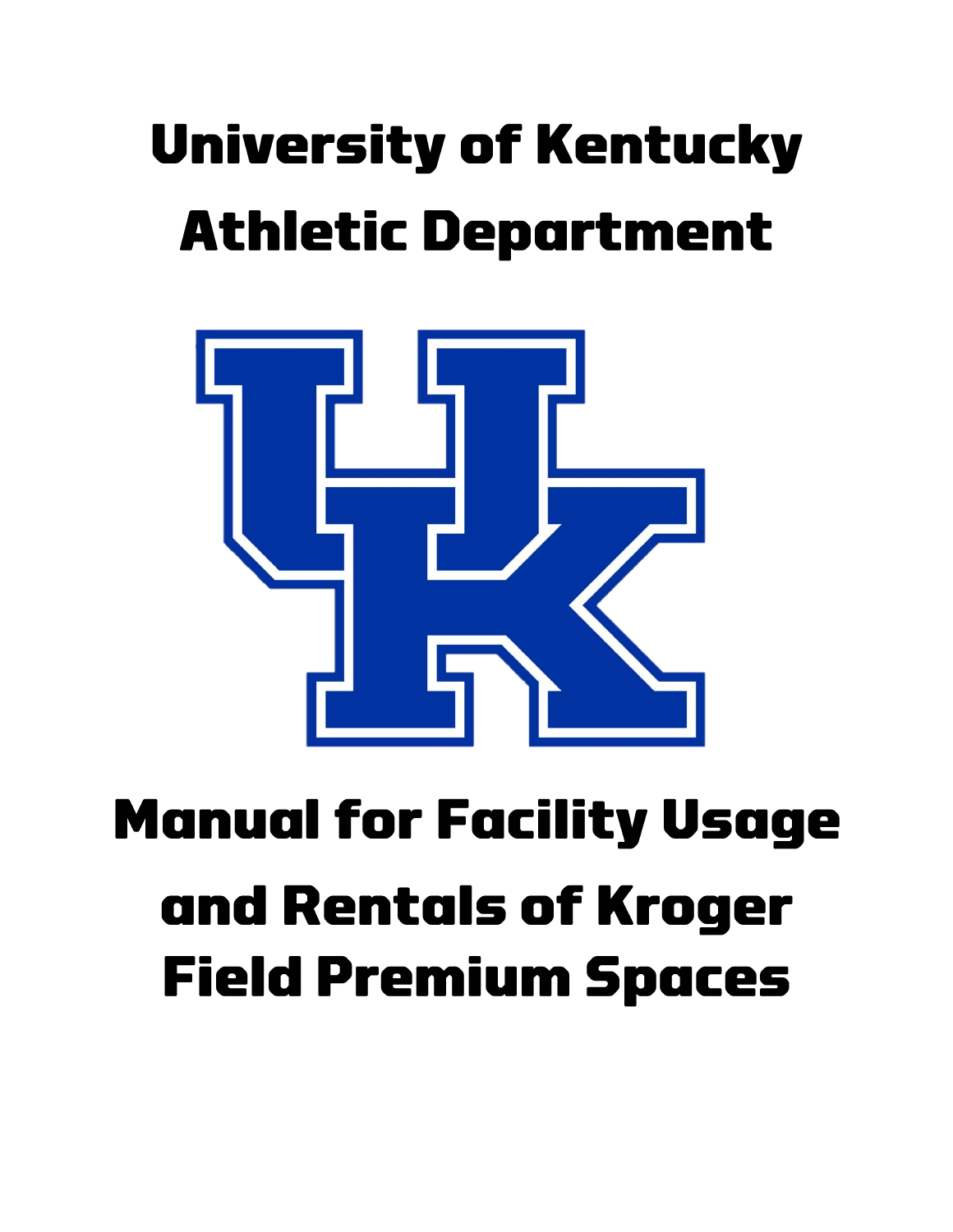# **Table of Contents**

- *A. Policies and Procedures for Usage and Rental of KF Premium Spaces*
	- *1. Eligible Renters*
	- *2. General Policies*
	- *3. Schedule a KF Premium Space*
	- *4. Scheduling Terminology*
	- *5. Additional Policies*
		- *a. Deposit Schedule*
		- *b. Insurance*
		- *c. Usage*
- *B. Rental Rates*
- *C. Safety*
- *D. Carpeted Surface*
- *E. General Facility Policies*
- *F. Audio/Visual*
- *G. Food & Beverage Services*
- *H. Parking*
- *I. Advertisement/Sponsorship*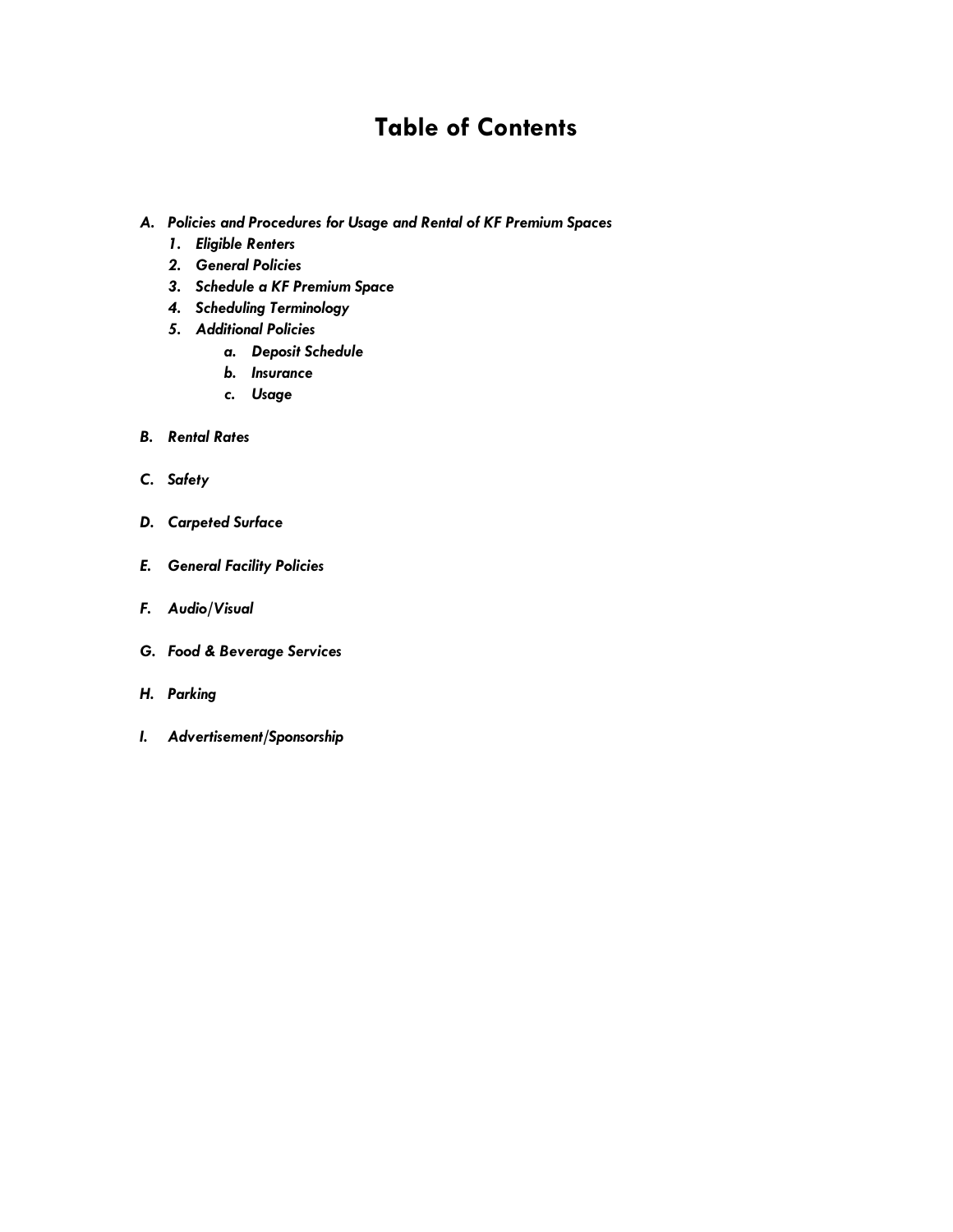#### **UNIVERSITY OF KENTUCKY**

# **KROGER FIELD PREMIUM SPACES**

#### **POLICIES AND PROCEDURES FOR USE/LICENSING**

# *A. POLICIES AND PROCEDURES FOR USAGE AND RENTAL OF KF PREMIUM SPACES*

The University of Kentucky Athletic Department (UKAD) has Premium Spaces (PS) in Kroger Field (KF) for use or licensing. These Policies and Procedures are applicable to those facilities and to all persons and entities that use/license the KF PS.

# **1. ELIGIBLE RENTERS OF FACILITIES**

An Attendee is the person who in an official capacity for a University unit, an organization or an external group or as an individual reserves a KF PS for an event or activity.

Premium Spaces in KF are available for use or license by the following:

- **Units or teams of the UKAD** includes employees, offices, units, and teams that are in the organizational chart reporting to the Director of Athletics and are in the budget of the Athletic Department; examples of activities or events include team meals, team banquets, K-Fund events or activities.
- **Units of the University** include units, outside of the UKAD, that are in the organizational chart reporting to the Board of Trustees and are in the budget of the University; such units may include but are not limited to offices, departments, divisions or colleges of the University; example of activities or events may include unit planning meeting, retirement functions, college development functions, etc.
- **Affiliated and unaffiliated organizations of the University**, such as the UK Alumni Association, college alumni groups, Kentucky Medical Services Foundation (KMSF), Central Kentucky Medical Services (CKMS).
- **External groups or Individuals** may include charitable, religious, civic organizations, private businesses or commercial entities and private individuals.

#### **2. GENERAL POLICIES**

- All KF PS use and licensing are subject to availability of the particular KF PS and resources needed to host the event.
- Public, University and private events will not be scheduled in KF PS on the same day as an athletic competition, practice or scrimmage.
- The Attendee of all events must complete and sign a Reservation Request Form provided by UKAD.
- All events/activities, including those of UKAD, will be managed by UKAD official or designee.
- Rates for use/licensing of KF PS are based on an hourly rate or a day of usage; rates are subject to change, in accordance with the duration and nature of the event. Generally, KF PS rates are based on a three hour event, with one additional hour for move in and one additional hour for move out. Events lasting longer than 5 hours may be charged an additional per hour fee.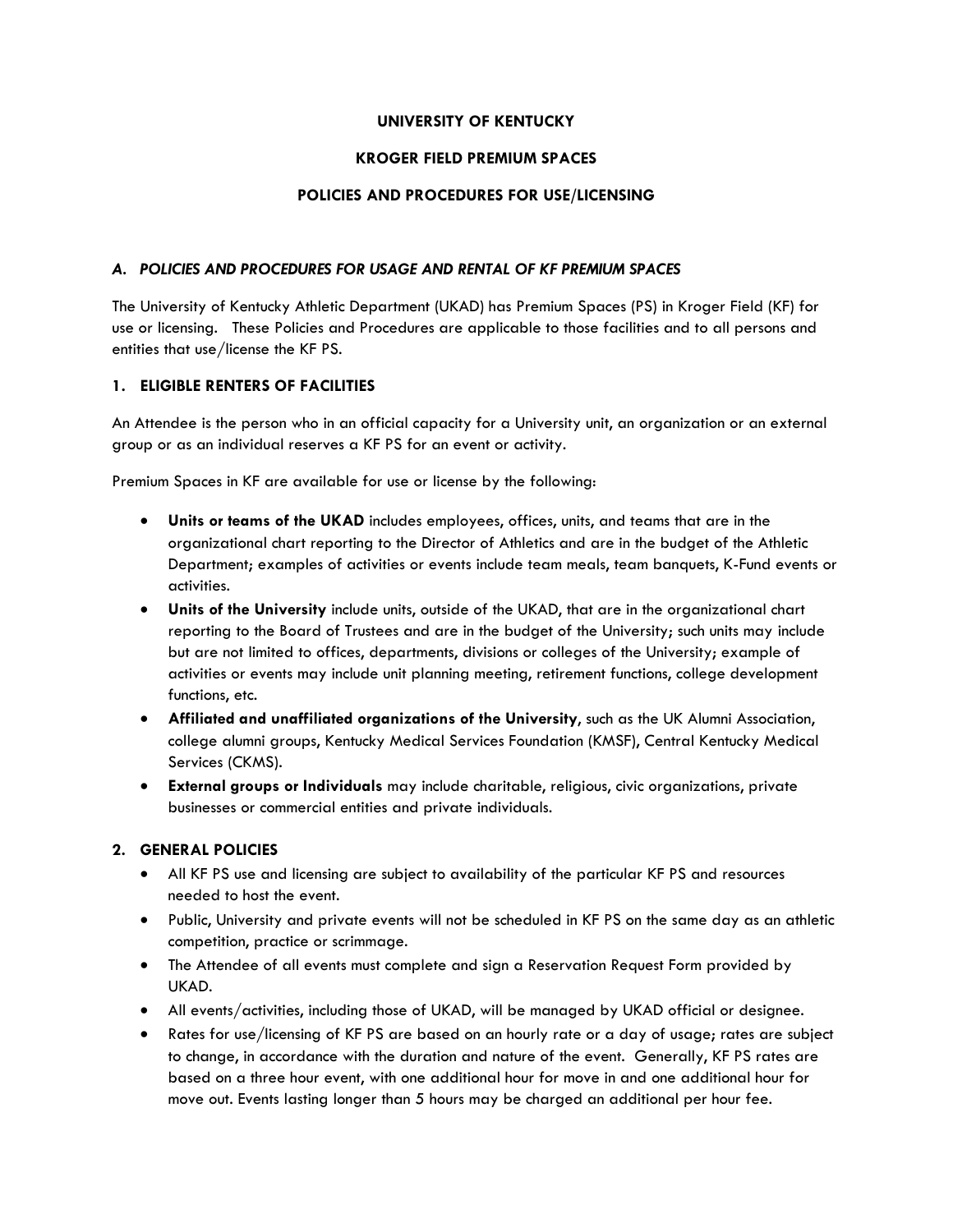- Attendee shall be responsible for all persons admitted to attend the Events. Attendee shall ensure that all patrons, guests respect the rights of other patrons, guests in other facilities of KF and shall ensure that all activities conducted in the licensed facility in a considerate and courteous manner
- Attendee shall ensure that no attendees/guests enter or go onto the football playing surface.
- KF PS may not be used for over-night accommodations.

# **3. SCHEDULING A KF PREMIUM SPACE**

Attendees proposing an event must complete the Reservation Request Form. Listed below is the UKAD prioritized list for scheduling events.

- a. Generally, UKAD events/activities are first priority. University events/activities are second priority. Events/activities of University affiliated and then nonaffiliated entities are third priority. Events/activities of individual employees of UKAD and then employees of the University are fourth priority. Events/activities of external groups and individuals are fifth priority.
- b. The scheduling of a UK athletic competition and associated competition activities takes precedent over the scheduling of all other events. No event will be scheduled in a KF PS seventy two (72) hours prior to or after a home game.
- c. Other athletic activities including exhibition games, scrimmages, practices, conditioning, player workouts and affiliated activities take precedence over all University and external requests for KF PS.
- d. Events will not be scheduled more than fifteen (15) months in advance. UKAD reserves the right to change or cancel any event.
- e. Attendee may cancel the event at no charge up to 7 days prior to the event. Within 7 days of the event, the Attendee will be charged up to 50% of the total fees agreed upon.

*Athletic events and practice schedules are subject to change and could cause a requested event to be moved or canceled. Accordingly, the University reserves the right, at any time prior to the Event, to cancel the KF PS Use/License Agreement and refund all amounts paid by the Attendee. Attendee further agrees that in the event of any termination by the University, the University shall have no liability for any direct or consequential damages or loss that Attendee may suffer or incur as a consequence of such termination.*

#### **4. SCHEDULING TERMINOLOGY**

The below terms should help the renter to understand the various steps in the KF PS use/license process.

**Tentative** – Attendee has submitted the online form, Reservation Request Form and has spoken with a representative of UKAD who has determined the date is open.

**Tentative Hold** – The specific KF PS requested by the Attendee has been approved by UKAD in writing. UKAD will hold the date for fifteen (15) days, but the Attendee acknowledges that the Attendee must sign a Reservation Request Form provided by the UKAD within that period in order to secure the date.

**Confirmed** – The Attendee has provided all necessary documents, including a signed Reservation Request Form, and both Attendee and an official of UKAD have sign said document confirming the scheduling of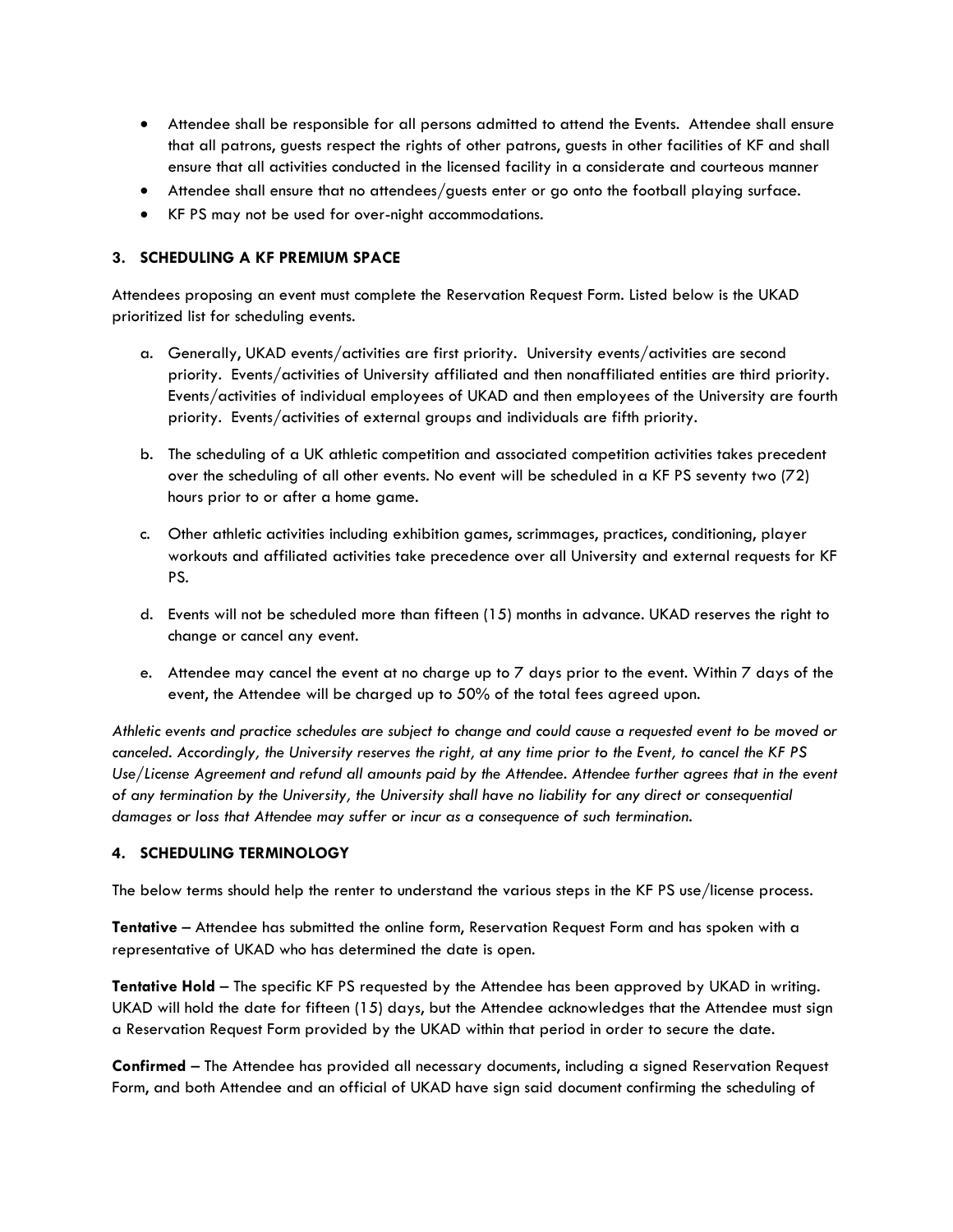the event. If a copy of the certificate of liability insurance is not received within fifteen (15) days of the event, the reservation will be cancelled and be taken off the event calendar.

# *5.* **ADDITIONAL POLICIES**

#### *a. Deposit Schedule*

The base licensing fee and the fee for agreed services will be billed after the event and payment is due within thirty (30) days. If a deposit is required, it is non-refundable and the amount may be applied to the bill upon completion of event.

# *b. Insurance and Indemnification*

Except for University affiliated units covered by the University's Liability Insurance, Attendee agrees to maintain, at its expense, Comprehensive General Liability Insurance with minimum liability limits of \$1 Million per occurrence. The University, its trustees and employees shall be added as an additional insured party for this insurance, and a certificate evidencing this coverage must be provided to UKAD at least 15 days prior to the Event. Attendee shall provide UKAD with proof of Attendee's insurance upon request. The University Risk Management Office may determine that additional limits and/or coverages are required depending on the nature and size of the event.

The Attendee shall indemnify, hold and save harmless the University, its affiliates and subsidiaries and their officers, agents and employees from losses, claims, suits, actions, expenses, damages, costs (including attorney fees of attorneys of the University's choice and court costs) expenses, all liability of any nature or kind arising out of or relating to the Attendee's usage of University facilities.

#### *c. Usage*

- Basic set-up, light cleaning throughout the event, and takedown fees are included in the licensing rates. Set-up fees may be charged depending on the number of attendees and the nature of the event. Set-up must be finalized 7 days prior to the event. Changes within 7 days of the event may result in an additional set-up fee.
- One KF PS staff representative will be required to be on-site during the entirety of the licensing usage.
- Additional set-up items, including plants & foliage, must be approved by UKAD.
- When licensing a KF PS as described below, Attendee is only authorized to enter the approved areas of each KF PS and direct access/egress thereto.
- Any unauthorized access to areas not specified in the contract without permission will be considered as trespassing and Attendee will be billed for additional clean up, damages or licensing fee for entire facility.
- Any items remaining in the licensed KF PS after the rental period, including but not limited to plants, linens, furniture, food and décor, will become property of UKAD and may be discarded.

UKAD reserves the right to license concurring events in separate areas of KF. These areas include but are not limited to the playing field, club levels and recruiting room. In order to have sole use of the entire KF facility, all licensed spaces must be booked. Access to additional features, such as field lights, use of the video board, special equipment/materials are available on a first-come basis.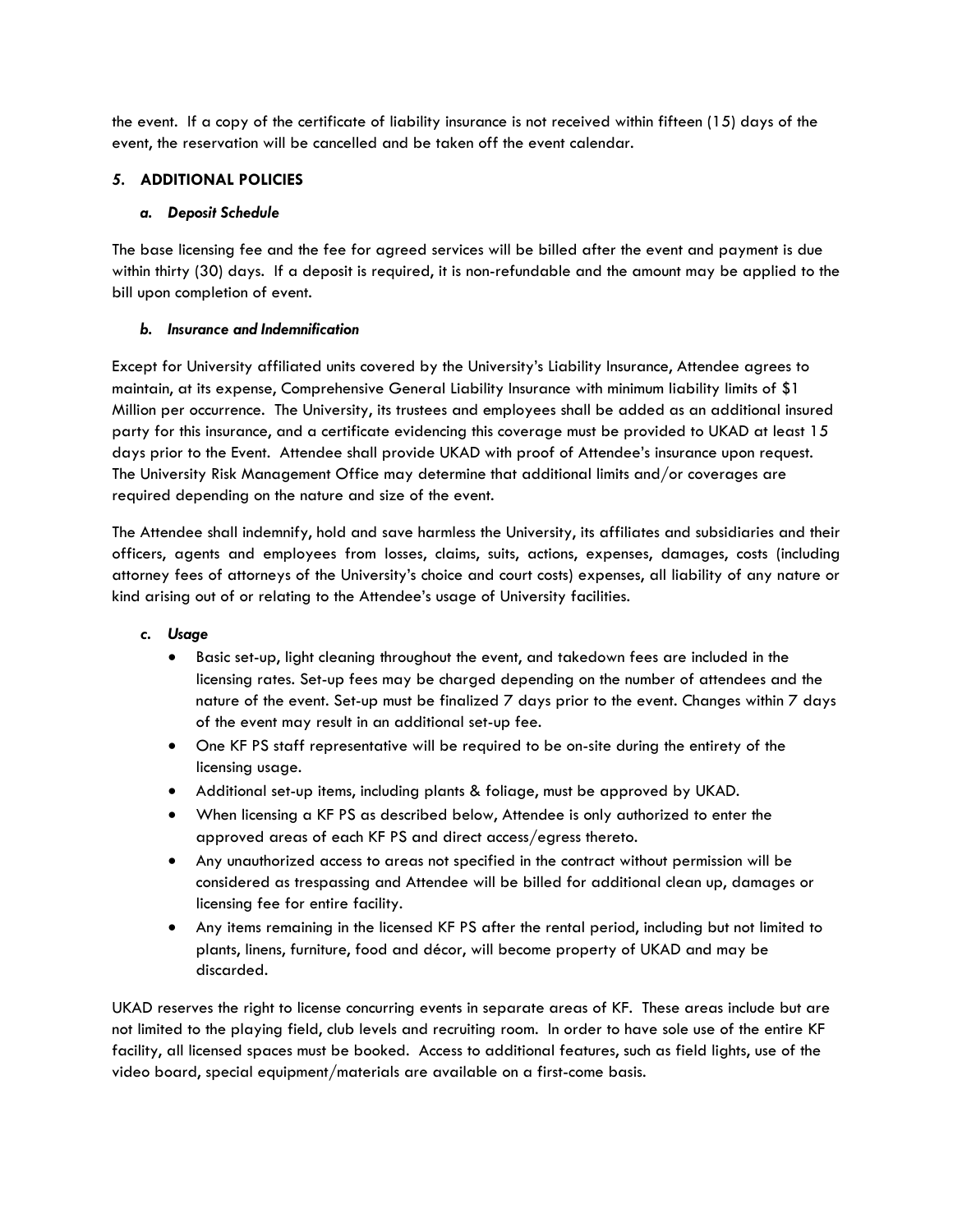# *B. RENTAL RATES FOR KROGER FIELD FACILITIES*

Licensing rates include initial set up, one-hour move-in, three (3) hour event, one-hour move-out time and cleaning as well as one UKAD representative in the specified KF PS licensed area only. Attendee should consult with UKAD official to ascertain longer or day rental rates. Additional services such as additional staffing, catering, security, police, parking, special equipment/materials, etc. may be added to the bill and are not included KF PS license rate schedule.

Occupancy is subject to change and will be established prior to event based on the arrangement of the KF PS licensed area. Should the number of guests exceed the established occupancy, Attendee may be charged an additional fee at the discretion of UKAD.

# *C. SAFETY*

The Attendee shall comply with all applicable laws, ordnances, fire codes, and regulations of federal government, the Commonwealth of Kentucky, the Lexington Fayette Urban County Government, and rules, regulations, policies and procedures of the University and directives of University officials. Further, the Attendee shall comply with all Policies and Procedures for the Use/Rental of KF PS.

#### Emergency Services

- The UKAD is not responsible for ambulance, doctor or hospital expenses.
- An emergency contact will be provided by Attendee to the event.

#### Security Services

- UK Police Department is the contact for security services; security will be notified about any event that serves alcohol.
- UKPD services will be determined by UKAD and UKPD. Rates will vary and be dependent upon the size and nature of the event.

#### Fire Safety

- **E** Attendee shall comply with all fire codes.
- **E** Apparent safety hazards need to be reported immediately to UKAD representative.
- No open flames or pyrotechnics are allowed without permission from the UKAD and UK Fire Marshal.
- **EXEC** Access to fire exits doors and corridors must be maintained and clear throughout the event.
- All exit and safety signage and building graphics may not be covered or blocked at any time throughout the event.
- Fire extinguishers, sprinklers, fire hose cabinets and fire alarms may not be covered or blocked at any time throughout the event.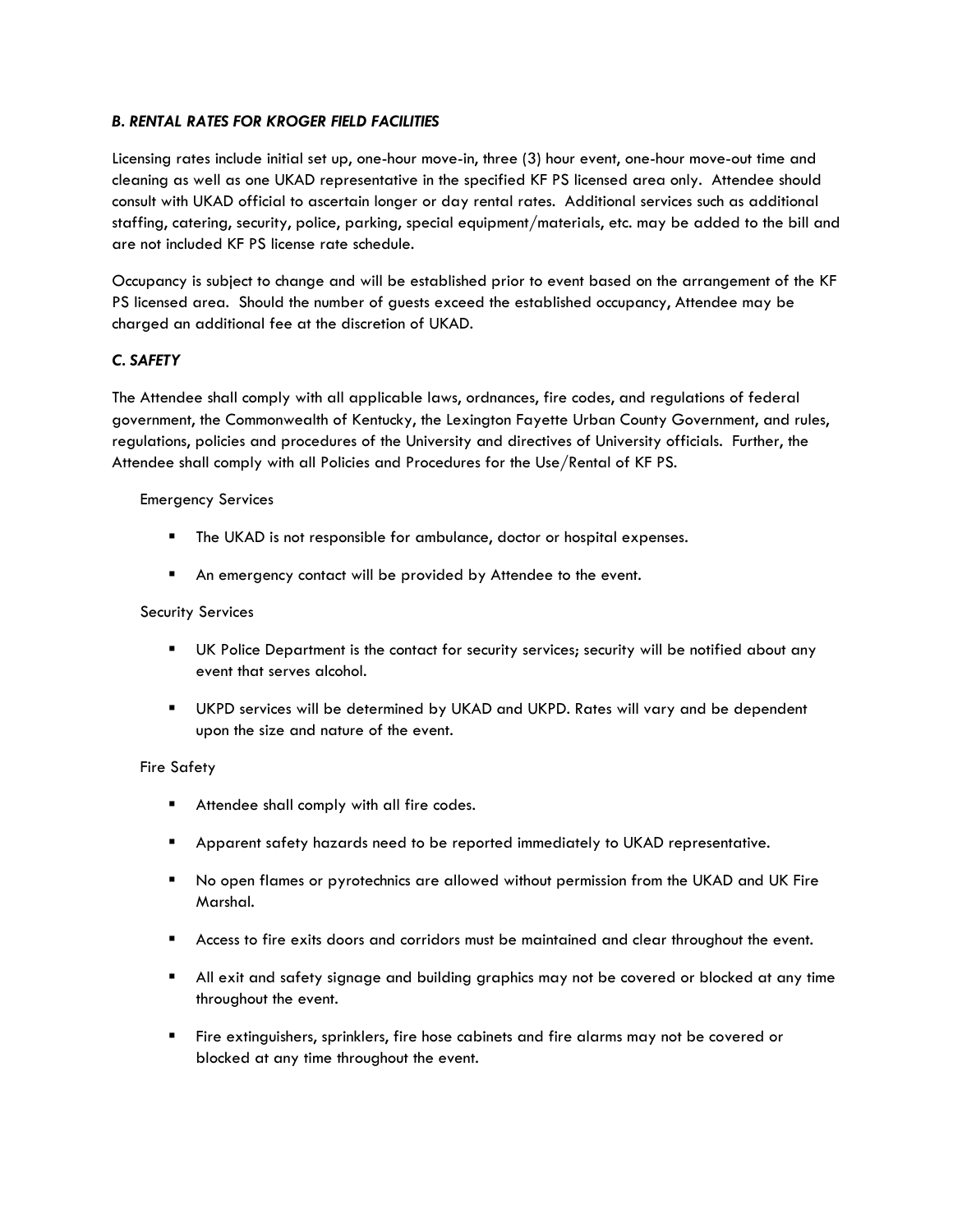■ Smoking is prohibited on the entire University of Kentucky campus. Absolutely no smoking is allowed in any athletic facility including playing fields or surfaces. The Attendee shall be assessed additional costs for violation of this provision.

# *D. CARPETED SURFACE*

- **E** Attendee shall notify UKAD of any spill or apparent substance on carpeted surface.
- **E** Equipment, furniture, tables, chairs or any large object shall not be dragged across flooring surface. Equipment, furniture, chairs, large objectives shall be lifted in order to be moved. If the object is too heavy to lift, a UKAD representative shall be notified for assistance.
- Adhesives, including tape, shall not be used on the carpeted surface unless approved by UKAD. Removal of these items is the responsibility of the Attendee.

# *E. GENERAL FACILITY POLICIES*

- Adhesive backed decals and stickers are prohibited
- Doubled–faced tape, heat tape, and duct tape are not allowed to be put on KF PS. The Attendee will need to discuss which tapes are allowed with the UKAD representative.
- Glitter, confetti and bird seed are prohibited.
- Signs and decorations may not be taped, nailed or tacked to ceilings, painted surfaces, columns or decorative surfaces.

# *F. AUDIO/VISUAL*

- All audio-visual needs must be processed through UKAD event representative and Event Technology staff including bands and DJs. The Event Technology staff will determine the number of staff and equipment needed for each event. Rates may vary and are dependent upon the size and nature of the event.
- Audio-visual needs must be submitted in advance.
- In the event the requested equipment is not available or outside our normal provisions, outside organizations may be used to provide equipment and staffing. Outside organizations are not allowed to use facility equipment, resources, video boards, etc. An outside audio-visual organization may not alter UKAD facility structures, surfaces or infrastructure in any way.
- The outside audio-visual organization will be responsible for the safety and security of all equipment. Any equipment left in UKAD facilities for more than thirty (30) days will become property of UKAD.
- A University representative must be on site for installation of all audio-visual equipment brought in by an outside organization.
- All audio/visual equipment must be floor supported.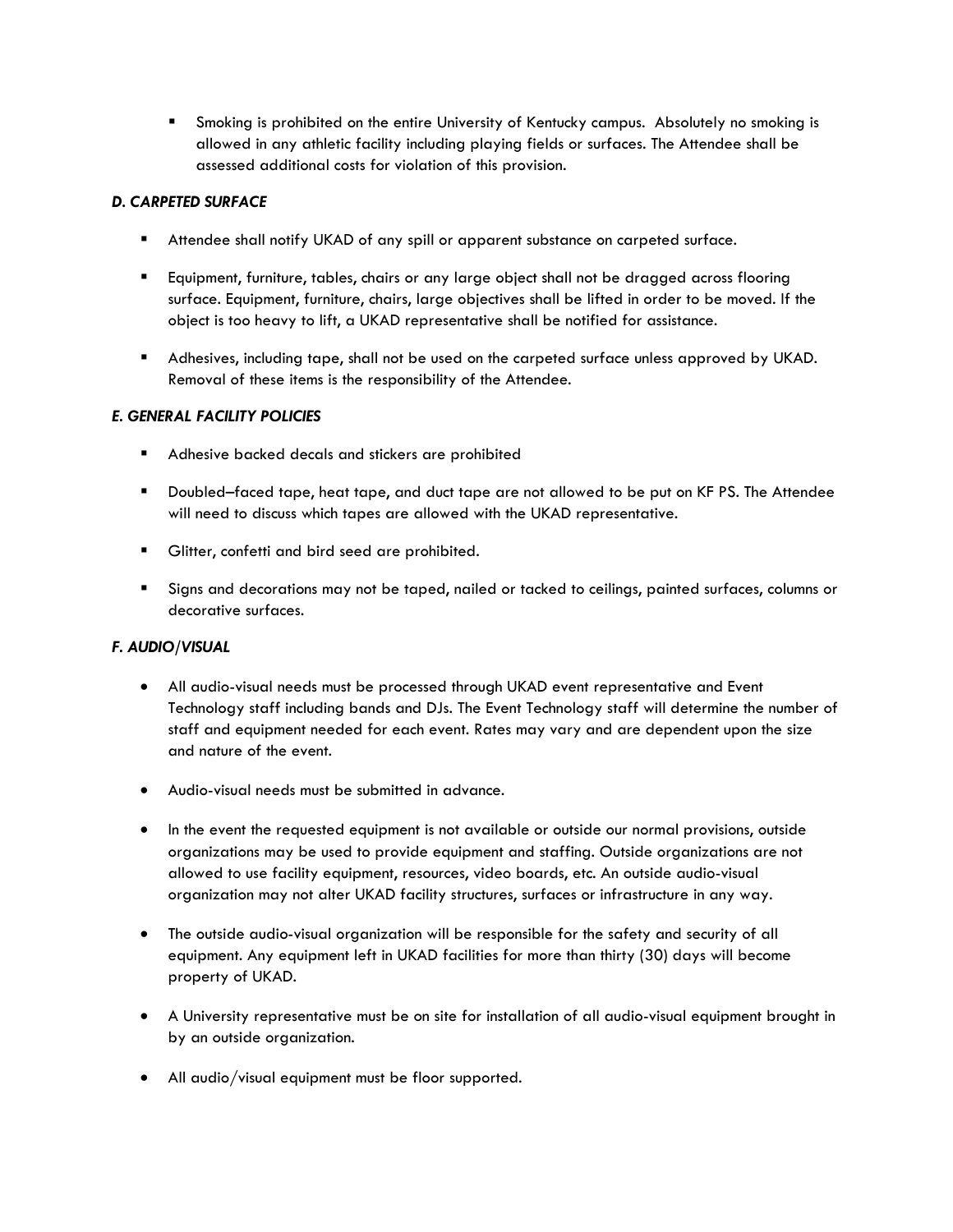• Video Board usage will require additional fees and is subject to availability of resources. Costs associated with the video boards will be determined upon the nature and extent of services needed with the video boards.

# *G. FOOD AND BEVERAGE SERVICES (CATERING)*

- Per an existing University contract, Aramark is the exclusive, official caterer for KF PS.
- ALL beverages shall be placed in the cups provided and, UNDER NO CIRCUMSTANCES, SHALL ANY ALCOHOLIC BEVERAGES BE TAKEN OUTSIDE THE APPLICABLE KF PS FACILITY. All guests shall be informed of this regulation by the Attendee.
- **•** Per a University contract, the advertisement and sales of soft drinks and bottled water in all University facilities, including the KF PS, is limited to products of Coca-Cola Company. Other beverage vendors may not be sold or advertised at rented events. Per a UKAD contract, no isotonic beverages may be sold or advertised in UKAD facilities other than Gatorade. It is noted that any beverages of the renter's or a caterer's choice may be served at any events but, again, may not be sold or advertised.

#### *H. PARKING*

- Attendee shall become aware of, and comply with, all University parking regulations and rules.
- Attendee and Attendee's guests shall be subject to those rules and regulations.
- No dedicated or reserved parking spaces are available to Attendee. Unless specifically written otherwise above, Attendee is not gaining limited or exclusive access to any parking lots or facilities of the University.
- Any parking or transportation needs on campus must go through the University's Parking and Transportation Services (PTS); see http://www.uky.edu/pts/. UKAD will connect Attendee with PTS.
- Attendee may not charge for parking unless written consent from PTS and UKAD is received.
- Parking fees assessed by UK PTS may apply Monday through Friday 7 am to 7 pm.

#### *I. ADVERTISEMENT/SPONSORSHIPS*

Attendee acknowledges that the event is not sponsored, hosted, or conducted in any way by the University. Attendee agrees to assume all responsibility and liability arising or resulting from its organizing, hosting, sponsoring, advertising, and conducting of the event. Attendee acknowledges that promotion, announcement, or notice of the event/activity will in no way indicate that the event/activity is affiliated with the University.

Attendee may not use the logos, indicia, or trademarks of the University without the prior written consent of the University's licensing director. Attendee must submit a list in writing of any proposed sponsors for the event and is subject to approval by JMI Sports and UKAD.